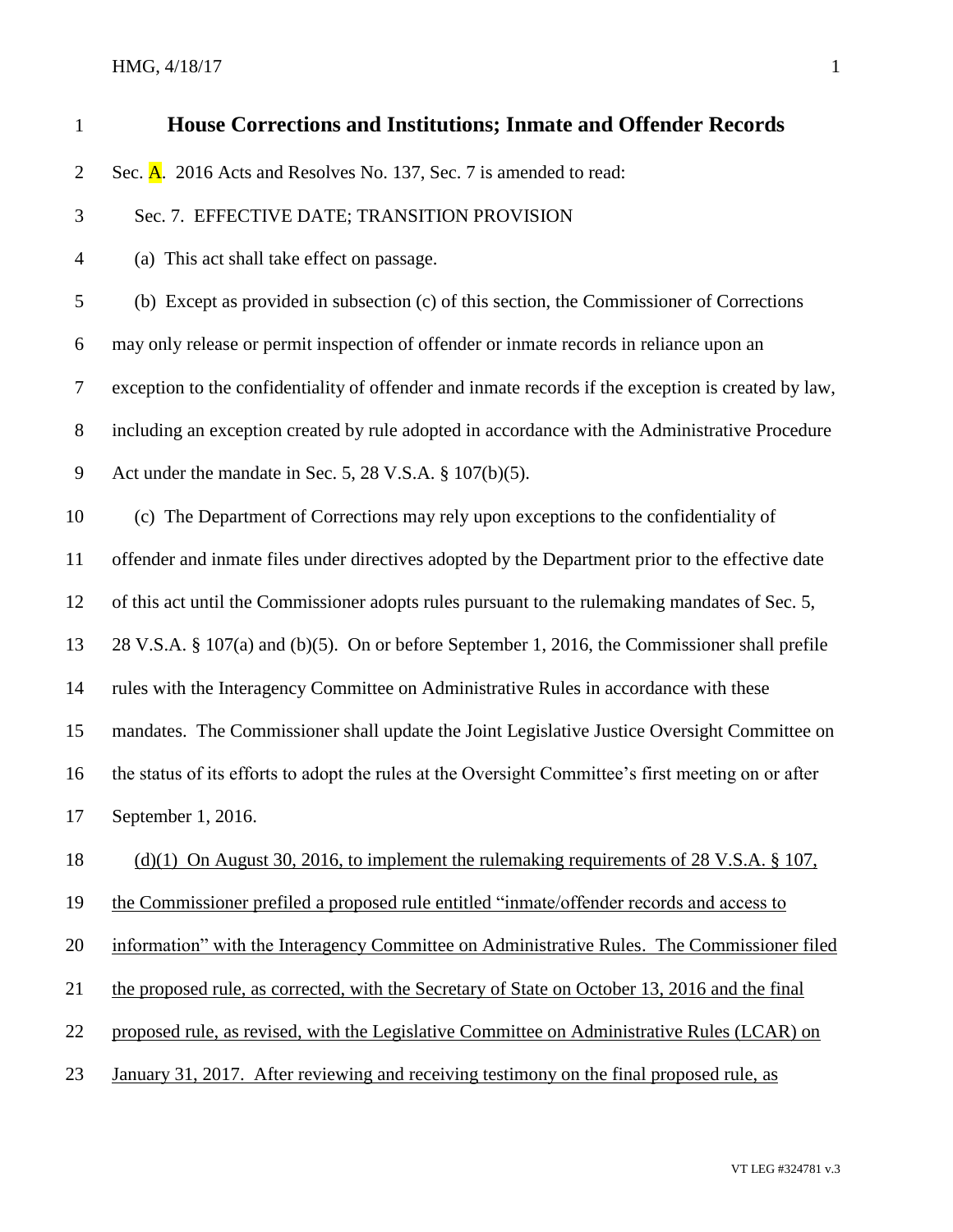| $\mathbf{1}$   | revised, the House Committee on Corrections and Institutions found that it was not consistent      |
|----------------|----------------------------------------------------------------------------------------------------|
| $\overline{c}$ | with legislative intent because the rule would potentially cause significant costs and disruptions |
| 3              | to the Department.                                                                                 |
| 4              | (2) The Commissioner shall:                                                                        |
| 5              | (A) withdraw the proposed final rule filed with LCAR on January 31, 2017; and                      |
| 6              | (B) redraft the proposed rule so that it reflects legislative intent as described in               |
| 7              | subsection (e) of this section.                                                                    |
| 8              | (3) The Department of Corrections may continue to rely upon exceptions to the                      |
| 9              | confidentiality of offender and inmate files under directives adopted by the Department prior      |
| 10             | May 26, 2016 until the Commissioner adopts final rules as required under 28 V.S.A. § 107.          |
| 11             | (e) The General Assembly intends that:                                                             |
| 12             | (1) 28 V.S.A. $\S$ 107 be interpreted to require the Department to provide an inmate or            |
| 13             | offender access to nonexempt, nonconfidential records at no charge only if:                        |
| 14             | (A) a copy of the records has not been previously provided to the inmate or offender; or           |
| 15             | (B) the Department is responsible for the loss or destruction of the copy previously               |
| 16             | provided; and                                                                                      |
| 17             | (2) in managing access to inmate and offender records 28 V.S.A. § 107, the Department              |
| 18             | implement and use modern records management technology and practices in order to minimize          |
| 19             | the cost of reviewing, redacting, and furnishing such records in accordance with law.              |
| 20             | (f) On or before October 1, 2017, the Commissioner shall send a written report to the              |
| 21             | members of the House Committee on Corrections and Institutions and the Senate Committee on         |
|                |                                                                                                    |

22 Institutions that shall: